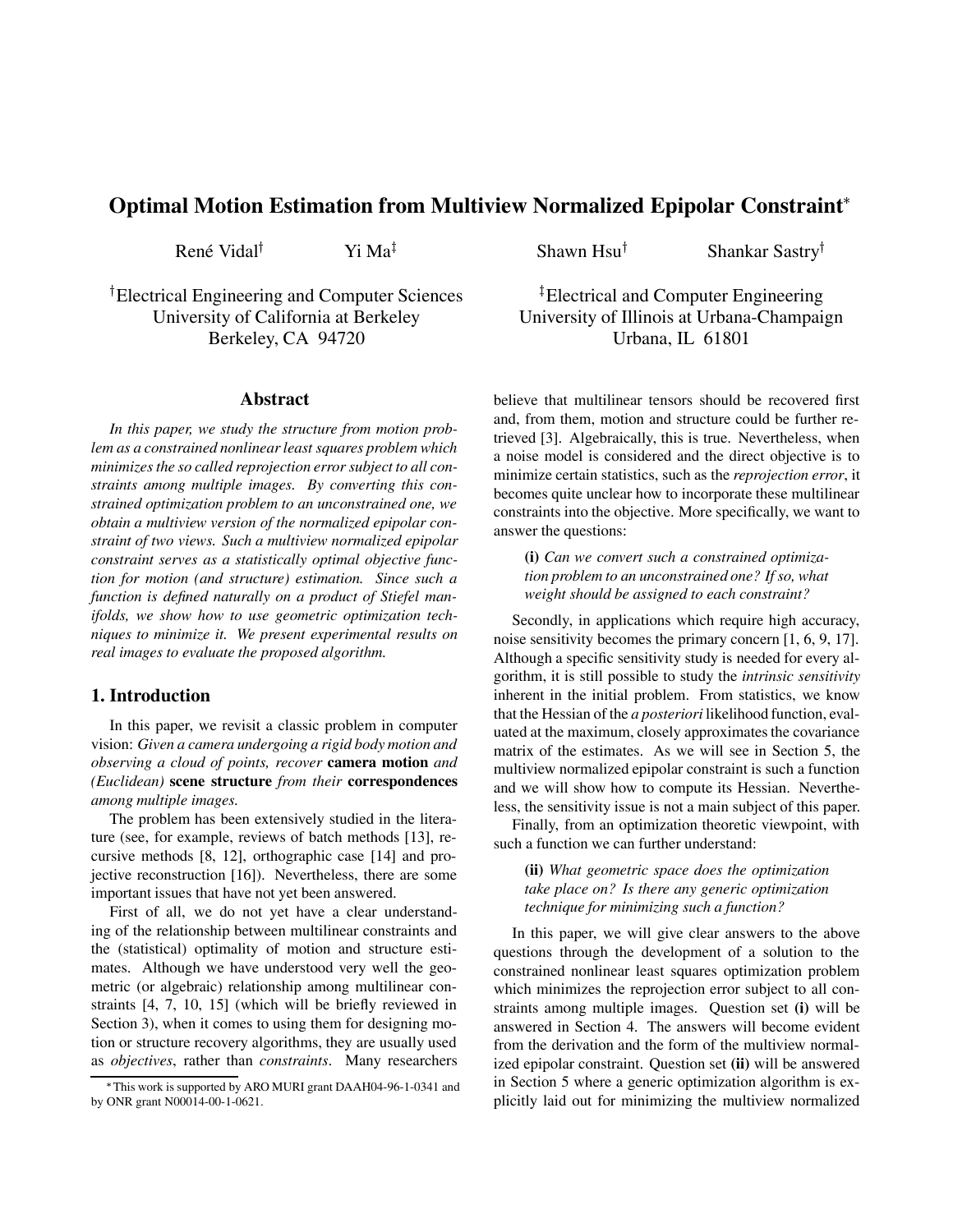epipolar constraint. Although our results, including the algorithm, can be easily generalized to trilinear constraints or even to an uncalibrated framework, we choose to present the calibrated case using bilinear (epipolar) constraints so as to clearly convey the main ideas.

**Relations to Previous Work:** Our algorithm belongs to the so called *batch methods* for motion and structure recovery from multiple views [13, 14, 16], and is a necessary extension of the unconstrained nonlinear least squares method [13]. We believe that our results, especially the normalized epipolar constraint, may help to improve existing *recursive methods* such as those in [8, 12] if the filter objective function is modified to the one given by us. Moreover, studying the Hessian of such an objective will allow to extend existing sensitivity studies [1, 6] to the multiview case.

### **2. Notation and Problem Statement**

We first introduce some notation which will be frequently used in this paper. We use  $\alpha$ ,  $\beta$  and  $\lambda$  for scalars, p and q for points in  $\mathbb{R}^3$ , x for image points,  $\vec{a}$  and  $\vec{x}$  and  $\vec{x}$ for vectors and capital letters for matrices. We represent a point  $q = [q_1, q_2, q_3]^T \in \mathbb{R}^3$  in **homogeneous coordinates** as  $q = [q_1, q_2, q_3, 1]^T \in \mathbb{R}^4$ . Also, given a vector  $p = [p_1, p_2, p_3]^T \in \mathbb{R}^3$ , we define  $[p]_{\times} \in so(3)$  (the space of skew symmetric matrices in  $\mathbb{R}^{3\times 3}$  as the matrix generating the cross product, that is, for any two vectors  $p, q \in \mathbb{R}^3$ we have  $p \times q = [p]_{\times} q$ .

The camera motion is modeled as a rigid body motion in  $\mathbb{R}^3$ . The displacement of the camera belongs to the special Euclidean group  $SE(3)$ , represented in homogeneous coordinates as:

$$
SE(3) = \left\{ G = \left[ \begin{array}{cc} R & p \\ 0 & 1 \end{array} \right] \middle| p \in \mathbb{R}^3, R \in SO(3) \right\}, \quad (1) \quad \begin{array}{c} \text{II} \\ \text{F} \\ \text{F} \\ \text{F} \end{array}
$$

where  $SO(3)$  is the space of  $3 \times 3$  rotation matrices. Let  $q(t), t \in \Re$  be the coordinates of q with respect to the camera frame at time  $t$ . Then the coordinate transformation  $G(t) \in SE(3)$  between  $q(t)$  and  $q(t_0)$  is given by:

$$
\underline{q}(t) = G(t)\underline{q}(t_0) = [(R(t)q(t_0) + p(t))^T 1]^T.
$$
 (2)

Without loss of generality, we may assume that  $q(t_0)$  are the coordinates of  $q$  with respect to a pre-defined inertial frame.

Define  $P = [I_{3\times 3}, 0_{3\times 1}] \in \Re^{3\times 4}$  to be the **projection matrix** and  $N \subset \mathbb{R}^3$  to be the imaging surface. Then, the image  $\mathbf{x} = (x, y, z)^T \in N$  of a point  $q \in \mathbb{R}^3$  is in general assumed to satisfy the following equation:

$$
\lambda \mathbf{x} = Pq. \tag{3}
$$

where  $\lambda > 0$  encodes the (unknown positive) **scale** of the point q with respect to its image x. For instance,  $\lambda = q_3$  for of perspective projection and  $\lambda = ||q||$  for spherical projection. If the imaging surface has variable curvature,  $\lambda$  can be

more involved. Combining (2) and (3), we have the imaging model for a moving camera:

$$
\lambda(t)\mathbf{x}(t) = PG(t)q. \tag{4}
$$

**Problem Statement:** Given a set of corresponding image points  $\mathbf{x}_1^i, \mathbf{x}_2^i, \dots, \mathbf{x}_m^i \in N$  of a 3D point  $q^i, i = 1, \dots, n$ , with respect to  $m$  camera frames (at  $m$  unknown locations or time instances), recover the relative motions among the  $m$  camera frames and then the 3D locations of the  $n$  points with respect to the  $m$  camera frames.

To be consistent with the notation, we always use the superscript to enumerate the  $n$  different points. We omit the superscript when we refer to a generic single point. The subscript is always used to enumerate the  $m$  different camera frames. According to the problem statement, in (4), except for the fact that  $x$  is measured and  $P$  is a constant matrix, everything else, *i.e.*,  $\lambda$ , q and G, is unknown and entitled to be recovered from the measured x. As we will soon see, due to some constraints that multiple images of a 3D point must satisfy, the problem of recovering the camera motion  $G$  and that of recovering the 3D location of the point  $q$  can be very much decoupled. Furthermore, once the camera motion is known, determining the 3D locations of all the feature points is a much simpler problem. Hence, in this paper, we will focus on the problem of recovering camera motion. Once the motion is well estimated, a good reconstruction of 3D structure can also be obtained.

# **3. Multilinear Constraints**

Denote the relative motion between the  $k^{th}$  and  $j^{th}$ frames as  $G_{k j} = (R_{k j}, p_{k j}) \in SE(3), 1 \le j, k \le m$ . For  $i = 1, \ldots, n$ , let  $\lambda_j^i$  be the scale of the point  $q^i$  with respect to its  $j^{th}$  image  $x_j^i$ . Then from (4) we have:

 $\mathbf{r}$  . The contract of the contract of the contract of the contract of the contract of the contract of the contract of the contract of the contract of the contract of the contract of the contract of the contract of th

$$
\begin{bmatrix}\n\mathbf{x}_1^i & 0 & \cdots & 0 \\
0 & \mathbf{x}_2^i & \cdots & 0 \\
\vdots & \vdots & \ddots & \vdots \\
0 & 0 & \cdots & \mathbf{x}_m^i\n\end{bmatrix}\n\begin{bmatrix}\n\lambda_1^i \\
\lambda_2^i \\
\vdots \\
\lambda_m^i\n\end{bmatrix}\n=\n\begin{bmatrix}\nPG_{11} \\
PG_{21} \\
\vdots \\
PG_{m1}\n\end{bmatrix}\n\underline{q}^i,\n(5)
$$

which we rewrite in a more compact notation as:

$$
\mathbf{X}^i \vec{\lambda}^i = A q^i. \tag{6}
$$

We call  $A = [\vec{a}_1, \vec{a}_2, \vec{a}_3, \vec{a}_4] \in \Re^{3m \times 4}$  the **motion matrix**. We then have the well-known results:

**Proposition 1 (Multilinear Constraint)** *Given images*  $\{ \mathbf x_j \in \mathbb{R}^3 \}_{i=1}^m$  of a point q, and the matrix A of relative motions between camera frames, the columns  $\{\vec{\mathbf{x}}_j \in \Re^{3m}\}_{j=1}^m$ *of matrix satisfy the following wedge product equation:*

$$
\vec{a}_1 \wedge \vec{a}_2 \wedge \vec{a}_3 \wedge \vec{a}_4 \wedge \vec{x}_1 \wedge \ldots \wedge \vec{x}_m = 0. \tag{7}
$$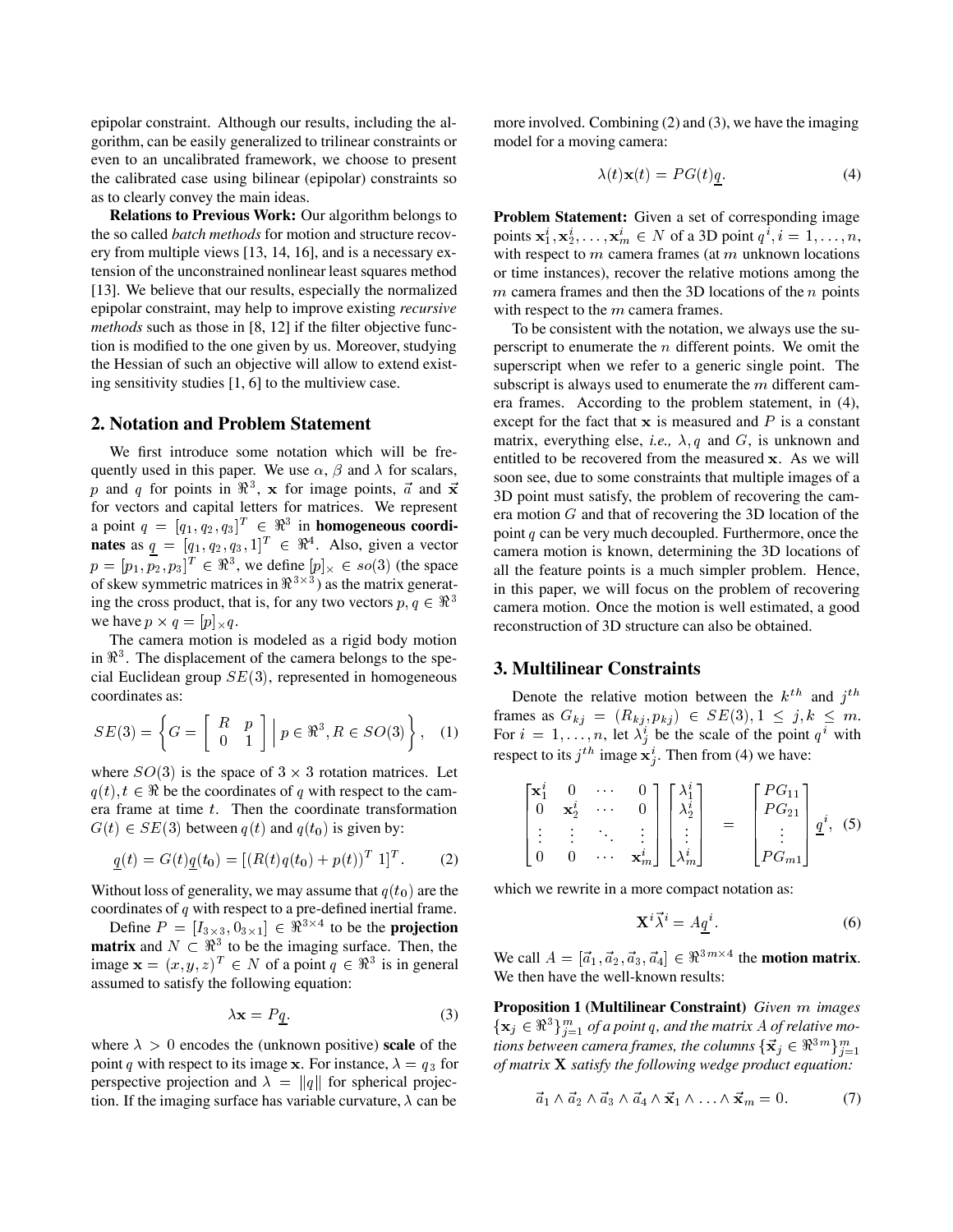For given camera motions, this equation gives multilinear constraints in the  $m$  images  $x_i$  of a single 3D point. Among all the constraints given by this wedge product equation<sup>1</sup>, those involving only four images are called **quadrilinear**, those involving only three images are called **trilinear**, and those involving only two images are called either **bilinear**, **fundamental** or **epipolar**.

It has been shown that constraints (on the images  $\mathbf{x}_i$ 's) involving more than four images are (algebraically) dependent on the trilinear and bilinear ones [4]. It has also been shown that trilinear and quadrilinear constraints are algebraically dependent on bilinear ones when the optical centers of the camera do not lie on a straight line [7]. This degenerate case is also called **rectilinear motion** and is illustrated geometrically in Figure 1. In fact, a set of points  $\{{\bf x}_i\}_{i=1}^m$  on m image planes satisfy all multilinear constraints **if and only if** "rays" extending from camera centers along these image points intersect at a *unique* point in 3D - the "incidental" condition. As a consequence of this interpretation of multilinear constraints, in order for an extra image to satisfy all multilinear constraints, it only needs to satisfy two (bilinear) coplanar constraints given that the new camera center is not collinear with the previous ones. For example, in Figure 2, in order for the fourth image to satisfy all multilinear constraints, it is sufficient for the ray  $(o_4, q)$  to be coplanar with the ray  $(o_2, q)$  and with the ray  $(o_3, q)$ . The coplanar condition between the ray  $(o_4, q)$  and the ray  $(o_1, q)$  is redundant.

For the problem of motion and structure reconstruction, we are more interested in recovering the motion matrix A from measured images  $x_j$ 's which nonetheless automatically satisfy the incidental condition. In general, it is the coefficients of all the multilinear constraints that contain information about the motion matrix  $A$  - in the two view case, these coefficients are exactly the essential matrix. As for relationships among all coefficients, it is also known that the following statement is true [7]:

**Proposition 2 (Geometric Dependency)** *If the kernels of* all the matrices  $PG_{k_1}, k = 1, \ldots, m$  are linearly depen*dent, then the coefficients of trilinear or quadrilinear constraints are functions of those of all bilinear constraints.*

It is easy to see that the kernel of the matrix  $PG_{k1}$  is spanned by the vector  $[-p_{k1}^T R_{k1}, 1]^T \in \Re^4$ . Note that  $-R_{k_1}^T p_{k_1} \in \Re^3$  is exactly the optical center of the camera with respect to the initial coordinate frame. Then for all the kernels to be linearly dependent, the optical centers of camera frames  $2$  to  $m$  must all be the same. Therefore, as



Figure 1: Degeneracy: Centers of camera lie on a straight line. Coplanar constraints are not sufficient to uniquely determine the intersection hence trilinear constraints are needed.

Figure 2: Sufficiency: Centers of camera and the point are not coplanar. Three (bilinear) coplanar constraints are sufficient to uniquely determine the intersection.

long as the multiple images are taken at different locations, whatever can be recovered from trilinear constraints (using image correspondences) must be recoverable from epipolar constraints. As we know, epipolar constraints cannot determine the relative scale of translation for rectilinear motion, so neither can trilinear constraints. In Section 6 we will present an experiment showing that statistically this relative scale can still be estimated if we normalize our objective function correctly with respect to a given noise model.

# **4. Multiview Normalized Epipolar Constraint**

Multilinear constraints have conventionally been used to formulate various objective functions for motion recovery. However, if we do use them as constraints, we only need to pick a minimal set of independent ones. In this paper we will assume that the centers of the camera do not lie on a straight line, unless otherwise stated (Comment 5 will discuss the degenerate case). Therefore, the minimal set will be the set of  $2m - 3$  pairwise epipolar constraints among three consecutive images. In this section, we show how to use these constraints to derive a clean form of an statistically optimal objective function for motion (and structure) recovery.

The rigid body motion between the  $k^{th}$  and  $j^{th}$  camera frames is  $G_{kj} = (R_{kj}, p_{kj}) \in SE(3), 1 \leq k, j \leq m$ . Thus the coordinates of a 3D point  $q \in \mathbb{R}^3$  with respect to frames i and  $k$  are related by (see (2)):

$$
q_k = R_{kj} q_j + p_{kj}.\tag{8}
$$

Let us denote by  $E_{jk} = R_{kj}^T[p_{kj}]_{\times} \in \Re^{3 \times 3}$  the essential matrix associated with the camera motion between the  $k^{th}$ and  $j<sup>th</sup>$  frames, then in the absence of noise, image points  $x_i^i$  satisfy the epipolar constraints:  $\mathbf{r}$  . The contract of the contract of the contract of the contract of the contract of the contract of the contract of the contract of the contract of the contract of the contract of the contract of the contract of th

$$
\mathbf{x}_j^{i}{}^T E_{jk} \mathbf{x}_k^i = 0. \tag{9}
$$

<sup>&</sup>lt;sup>1</sup>We recall that in  $\mathbb{R}^k$  the wedge product of  $\ell$  vectors is equal to zero if and only if the subspace generated by the  $\ell$  vectors is of dimension less than  $\ell$ . In other words, all the  $\ell \times \ell$  minors of the  $k \times \ell$  matrix with columns consisting of those vectors must be zero. Here we have  $k = 3m$ and  $\ell = m + 4$ .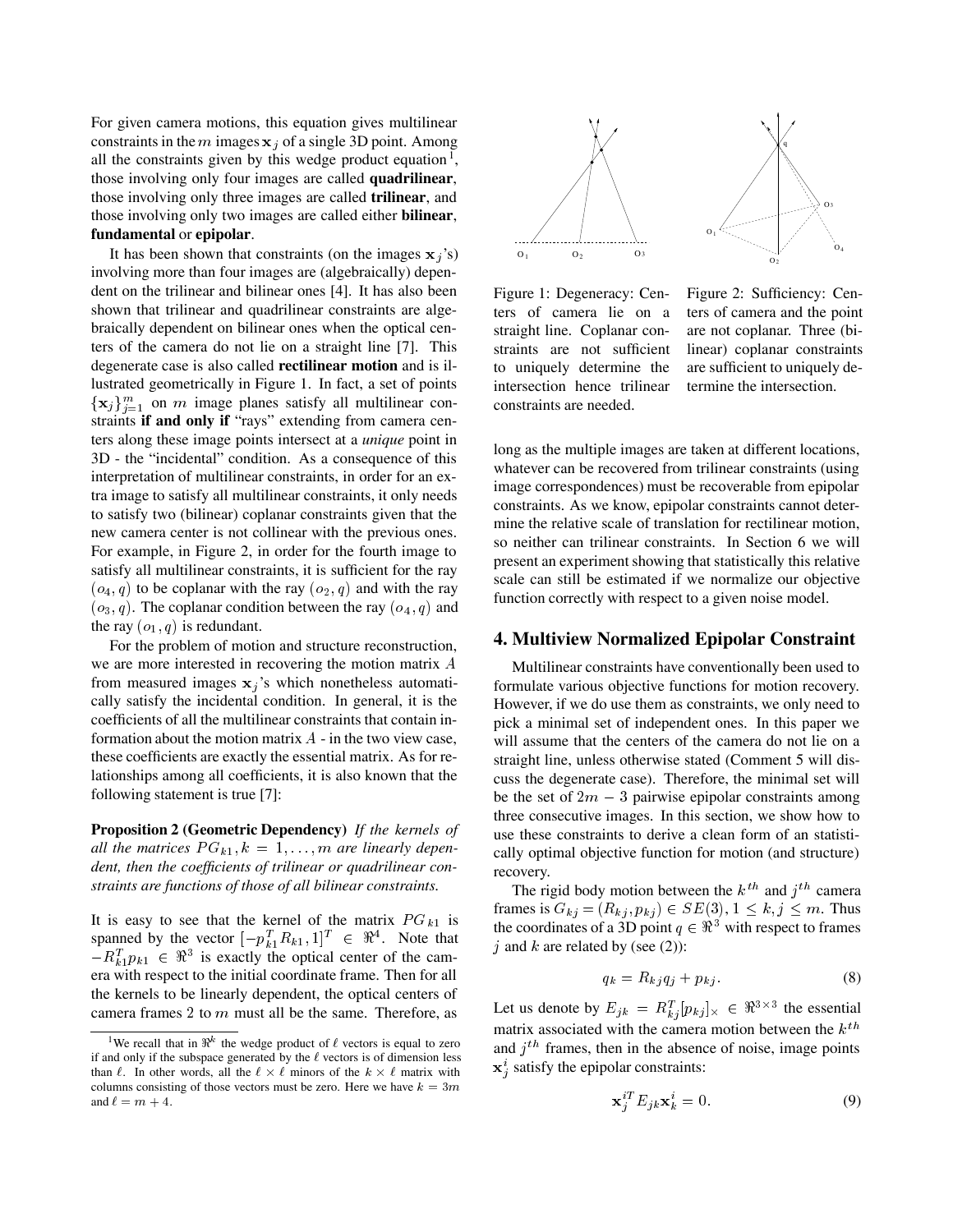In the presence of *isotropic* noises, we seek for points  $\tilde{\mathbf{x}} = {\tilde{\mathbf{x}}_i^i}$  on the image plane and a configuration of m Lagrangia camera frames  $\mathcal{G} = \{G_{kj}\}\$  such that they minimize the total **reprojection error**. That is, we want to minimize the objective:

$$
F(\mathcal{G}, \tilde{\mathbf{x}}) = \sum_{i=1}^{n} \sum_{j=1}^{m} ||\tilde{\mathbf{x}}_{j}^{i} - \mathbf{x}_{j}^{i}||^{2}
$$
(10)

subject to the constraints:

$$
\tilde{\mathbf{x}}_{j}^{i}{}^{T}\!E_{j,j+1}\tilde{\mathbf{x}}_{j+1}^{i} = 0, \quad \tilde{\mathbf{x}}_{k}^{i}{}^{T}\!E_{k,k+2}\tilde{\mathbf{x}}_{k+2}^{i} = 0, \quad \tilde{\mathbf{x}}_{\ell}^{i}{}^{T}\!e_{3} = 1, \quad (11)
$$

where  $e_3 = (0,0,1)^T \in \Re^3, 1 \le j \le m-1, 1 \le k \le$  $m-2, 1 \leq \ell \leq m$  and  $1 \leq i \leq n$ . The first two constraints are epipolar constraints among three consecutive images. The last constraint is for the imaging model of perspective projection.<sup>2</sup> Using **Lagrangian multipliers**, the above constrained optimization problem is equivalent to minimizing:

$$
\sum_{i=1}^{n} \sum_{j=1}^{m} \left( \| \tilde{\mathbf{x}}_{j}^{i} - \mathbf{x}_{j}^{i} \|^{2} + \sum_{k=j+1 \leq m}^{j+2} \alpha_{jk}^{i} \tilde{\mathbf{x}}_{j}^{i} E_{jk} \tilde{\mathbf{x}}_{k}^{i} + \beta_{j}^{i} (\tilde{\mathbf{x}}_{j}^{i} E_{3} - 1) \right), \qquad (12)
$$

for some  $\alpha_{ik}^i, \beta_i^i \in \Re$ . From the necessary condition for local minima,  $\nabla F = 0$ , we obtain

$$
2(\tilde{\mathbf{x}}_j^i - \mathbf{x}_j^i) + \sum_{k=j+1 \le m}^{j+2} \alpha_{jk}^i E_{jk} \tilde{\mathbf{x}}_k^i
$$
  
+ 
$$
\sum_{k=j-2 \ge 1}^{j-1} \alpha_{kj}^i E_{kj}^T \tilde{\mathbf{x}}_k^i + \beta_j^i e_3 = 0,
$$
 (13)

for all  $i = 1, \ldots, n, j = 1, \ldots, m$ . Multiplying the above equation by  $[e_3]_{\times}^T[e_3]_{\times}$  to eliminate  $\beta_j^i$ , we obtain:

$$
2(\mathbf{x}_j^i - \tilde{\mathbf{x}}_j^i) = [e_3^T] \times [e_3] \times \Big( \sum_{k=j+1 \le m}^{j+2} \alpha_{jk}^i E_{jk} \tilde{\mathbf{x}}_k^i
$$
  
+ 
$$
\sum_{k=j-2 \ge 1}^{j-1} \alpha_{kj}^i E_{kj}^T \tilde{\mathbf{x}}_k^i \Big), \quad (14)
$$

for all  $i = 1, \ldots, n, j = 1, \ldots, m$ . It is readily seen that, in order to convert the above constrained optimization to an unconstrained one, we need to solve for  $\alpha_{ki}^i$  and  $\alpha_{ik}^i$ 's. For this purpose, we define vectors  $\tilde{\mathbf{x}}^i, \mathbf{x}^i, \Delta \mathbf{x}^i \in \mathbb{R}^{3m}$ associated with the  $i^{th}$  point as  $\tilde{\mathbf{x}}^i = [\tilde{\mathbf{x}}_1^{iT}, \dots, \tilde{\mathbf{x}}_m^{iT}]^T$ ,

 $\mathbf{x}^i\,=\,\left[\mathbf{x}^{iT}_1,\ldots,\mathbf{x}^{iT}_m\right]^{\text{{\tiny \bf I}}}\,,\,\Delta\mathbf{x}^i\,=\,1$  $\int_0^1$ ,  $\Delta x^i = x^i - \tilde{x}^i$ , the vector of all Lagrangian multipliers as:

$$
\vec{\alpha}^i = [\alpha_{12}^i, \alpha_{13}^i, \dots, \alpha_{m-2,m}^i, \alpha_{m-1,m}^i]^T \in \mathbb{R}^{2m-3}, \quad (15)
$$

and the block diagonal matrix  $D \in \mathbb{R}^{3m \times 3m}$  having  $[e_3^T]_{\times} [e_3]_{\times}$  as diagonal blocks.

For  $m \ge 3$ , we define matrices  $E=E(m) \in \mathbb{R}^{3m \times 3(2m-3)}$ and  $X^i = X^i(m) \in \mathbb{R}^{3m \times (2m-3)}$  recursively as:

$$
E(m) = \begin{bmatrix} E(m-1) & | & 0_{(3m-9)\times 6} \\ 0_{3\times 3(2m-5)} & | & E_m \end{bmatrix},
$$

$$
\tilde{X}^{i}(m) = \begin{bmatrix} \tilde{X}^{i}(m-1) & | & 0_{(3m-9)\times 2} \\ 0_{3\times (2m-5)} & | & \tilde{X}^{i}_{m} \end{bmatrix},
$$

with

$$
E(2) = \begin{bmatrix} E_{12} \\ E_{12}^T \end{bmatrix}, \quad E_m = \begin{bmatrix} E_{m-2,m} & 0_{3 \times 3} \\ 0_{3 \times 3} & E_{m-1,m} \\ E_{m-2,m}^T & E_{m-1,m}^T \end{bmatrix},
$$

$$
\tilde{X}^i(2) = \begin{bmatrix} \tilde{\mathbf{x}}_2^i \\ \tilde{\mathbf{x}}_1^i \end{bmatrix}, \quad \tilde{X}_m^i = \begin{bmatrix} \tilde{\mathbf{x}}_m^i & 0_{3 \times 1} \\ 0_{3 \times 1} & \tilde{\mathbf{x}}_m^i \\ \tilde{\mathbf{x}}_{m-2}^i & \tilde{\mathbf{x}}_{m-1}^i \end{bmatrix}.
$$

We define the **pseudo-array multiplication**  $E \times X^i$  recursively as:

$$
E(m)\cdot \tilde{X}^{i}(m) = \begin{bmatrix} E(m-1)\cdot \tilde{X}^{i}(m-1) | 0_{(3m-9)\times 2} \\ 0_{3\times (2m-5)} | E_m \cdot X_m^{i} \end{bmatrix}, (16)
$$

with

$$
E(2) \cdot \tilde{X}^{i}(2) = \begin{bmatrix} E_{12} \tilde{\mathbf{x}}_{2}^{i} \\ E_{12}^{T} \tilde{\mathbf{x}}_{1}^{i} \end{bmatrix},
$$
  
\n
$$
E_{m} \cdot \tilde{X}_{m}^{i} = \begin{bmatrix} E_{m-2,m} \tilde{\mathbf{x}}_{m}^{i} & 0_{3 \times 1} \\ 0_{3 \times 1} & E_{m-1,m} \tilde{\mathbf{x}}_{m}^{i} \\ E_{m-2,m}^{T} \tilde{\mathbf{x}}_{m-2}^{i} & E_{m-1,m}^{T} \tilde{\mathbf{x}}_{m-1}^{i} \end{bmatrix} . (17)
$$

Using this notation, (14) can be rewritten as:

$$
2\Delta \mathbf{x}^i = DE \cdot X^i \vec{\alpha}^i. \tag{18}
$$

Note that D is a projection matrix, *i.e.*,  $D^2 = D$ . All the constraints in (11) then can be rewritten compactly as two matrix equations:

$$
\tilde{\mathbf{x}}^{i}^{T} E \cdot \tilde{X}^{i} = 0, \quad D \Delta \mathbf{x}^{i} = \Delta \mathbf{x}^{i}.
$$
 (19)

The first equation is simply a matrix expression of all the epipolar constraints. Thus we can solve (18) for  $\vec{\alpha}^i$ :

$$
\vec{\alpha}^i = 2\left( (E \cdot \tilde{X}^i)^T DE \cdot \tilde{X}^i \right)^{-1} (E \cdot \tilde{X}^i)^T \mathbf{x}^i, \qquad (20)
$$

given that the matrix  $(E \cdot X^i)^T DE \cdot X^i \in \Re^{2m-3 \times 2m-3}$  is invertible. This is the case not only for general motion but

<sup>2</sup>Without loss of generality, we will only discuss the perspective projection case. The spherical projection case is similar and hence omitted for simplicity.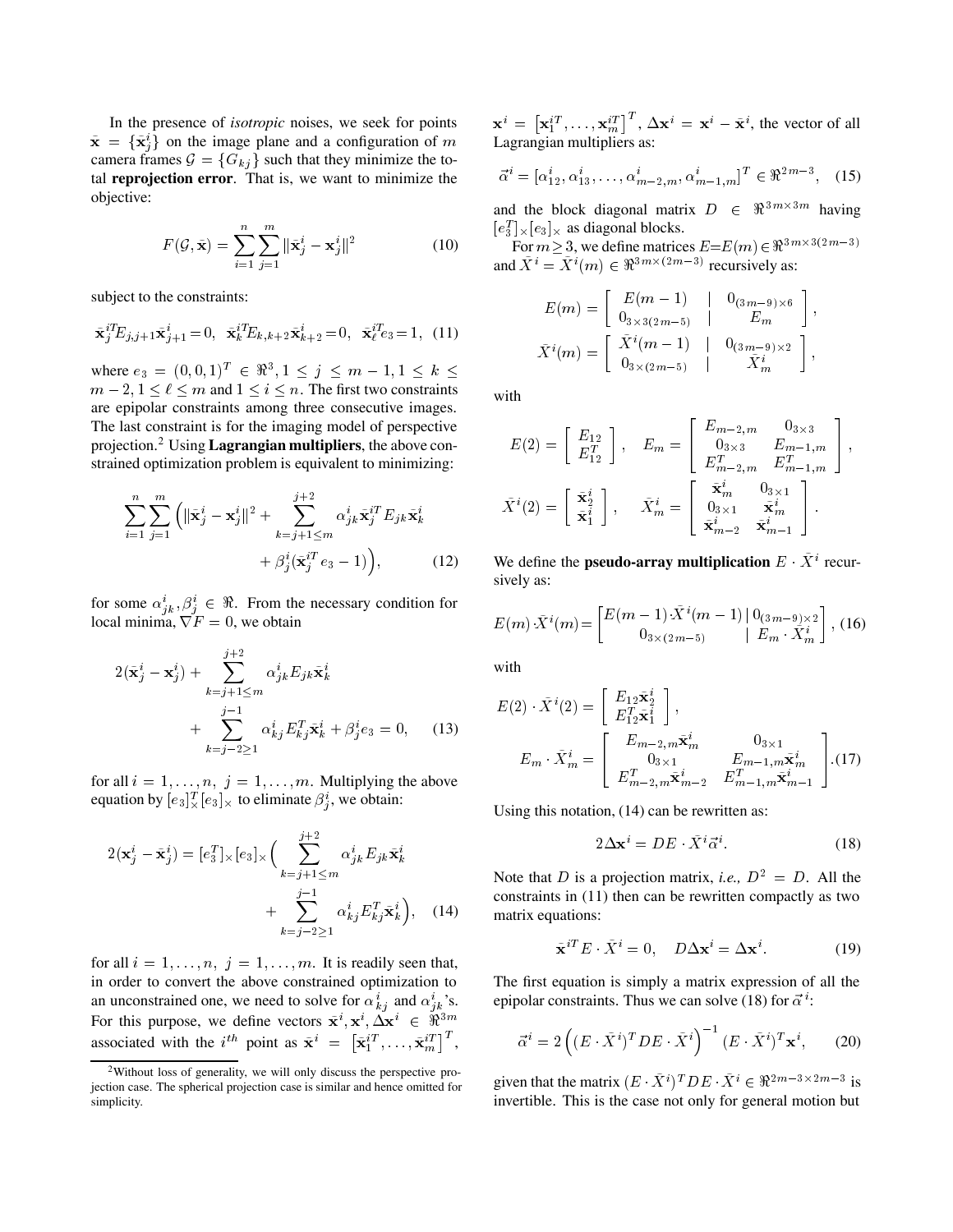also for the rectilinear motion, except for points on the line containing all the optical centers.

Substituting (18) and (20) into the objective function, we obtain the following expression for  $F(\mathcal{G}, \tilde{\mathbf{x}})$ :

$$
\sum_{i=1}^{n} \mathbf{x}^{i} E \cdot \tilde{X}^{i} \left( (E \cdot \tilde{X}^{i})^{T} D E \cdot \tilde{X}^{i} \right)^{-1} (E \cdot \tilde{X}^{i})^{T} \mathbf{x}^{i}.
$$
 (21)

For  $m = 2$  the objective function reduces to:

$$
F(\mathcal{G}, \tilde{\mathbf{x}}) = \sum_{i=1}^{n} \frac{(\mathbf{x}_1^{i}{}^T E_{12} \tilde{\mathbf{x}}_2^i + \tilde{\mathbf{x}}_1^{i}{}^T E_{12} \mathbf{x}_2^i)^2}{||[e_3] \times E_{12} \tilde{\mathbf{x}}_2^i||^2 + ||[e_3] \times E_{12}^T \tilde{\mathbf{x}}_1^i||^2}.
$$
 (22)

which is the sum of the normalized epipolar constraints for two views. Hence, the terms on (21) are exactly multiview versions of the **crossed normalized epipolar constraints** for two views [6].

In order to minimize  $F(\mathcal{G}, \tilde{\mathbf{x}})$ , we need to iterate between the camera motion  $\mathcal G$  and triangulated structure using a multiview version of the **optimal triangulation** procedure proposed in [6]. This procedure consist of (1) initialize  $\tilde{\mathbf{x}} = \mathbf{x}$ , (2) compute the motion  $\mathcal G$  with  $\tilde{\mathbf x}$  fixed, (3) compute the structure with G fixed , (4) goto (2) until  $(\mathcal{G}, \tilde{\mathbf{x}})$  converge.

In this paper, we will only demonstrate how to obtain optimal motion estimates. We then obtain a new function of the camera motion only,  $F_n(\mathcal{G}) = F(\mathcal{G}, \tilde{\mathbf{x}})$  with  $\tilde{\mathbf{x}}$  fixed. In the absence of noise, each term of  $F_n(\mathcal{G})$  should be:

$$
\mathbf{x}^{iT}E \cdot X^i \left( (E \cdot X^i)^T DE \cdot X^i \right)^{-1} (E \cdot X^i)^T \mathbf{x}^i = 0, \text{ (23)}
$$

where  $X^i$  is obtained from  $X^i$  by replacing  $\tilde{\mathbf{x}}_j^i$  by the known  $x_i^i$ . We call this the **multiview normalized epipo-** $\mathbf{r}$  . The contract of the contract of the contract of the contract of the contract of the contract of the contract of the contract of the contract of the contract of the contract of the contract of the contract of th **lar constraint**. This is a natural generalization of the normalized epipolar constraint in the two view case [6]. Thus  $F_n(\mathcal{G})$  can be regarded as a statistically adjusted objective function for directly estimating the camera motion.

**Comment 1 (Bilinear vs. Trilinear Constraints)** *It is true that one can also use a set of independent trilinear constraints to replace those in (11) and, with a similar exercise, derive its normalized version for motion (and structure) estimation. However, trilinear tensors (as functions of camera motions) do not have as good of a geometric structure as the bilinear ones. This makes the associated optimization problem harder to describe, even though it is essentially an equivalent optimization problem.*

**Comment 2 (Calibrated vs. Uncalibrated Camera)** *In the uncalibrated case, nothing substantial will change in the above derivation, except that essential matrices need to be replaced by fundamental matrices and that the camera intrinsic parameters will introduce 5 new unknowns.*

# **5. Geometric Optimization Methods**

 $F_n$  in the previous section is a function defined on the space of configurations of  $m$  camera frames, which is not a regular Euclidean space. Thus conventional optimization techniques cannot be directly applied to minimize  $F_n$ (see Comment 3). In this section, we show how to apply newly developed geometric optimization techniques [2, 11] to solve this problem. Here we will adopt the Newton's method, although it may not be the fastest, because it allows us to compute the Hessian of the objective function which is potentially useful for sensitivity analysis.

The configuration  $\mathcal G$  of  $m$  camera frames is determined by relative rotations and translations:

$$
\mathcal{R} = [R_{21}, R_{32}, \dots, R_{m,m-1}] \in SO(3)^{m-1}, (24)
$$
\n
$$
\mathcal{R} = [T \quad T \quad T \quad T^{1} \in \mathbb{R}^{3m-3} \quad (25)
$$

$$
\mathcal{P} = \left[ p_{21}^T, p_{32}^T, \dots, p_{m,m-1}^T \right]^T \in \mathbb{R}^{3m-3}.
$$
 (25)

 $= x,$   $M = SO(3)^{m-1} \times \mathbb{S}^{3m-4}$  where  $\mathbb{S}^{3m-4}$  is a  $3m-4$  di-Then  $F_n(\mathcal{G})$  can be denoted as  $F_n(\mathcal{R}, \mathcal{P})$ . It is direct to check that  $F_n(\mathcal{R}, \lambda \mathcal{P}) = F_n(\mathcal{R}, \mathcal{P})$  for all  $\lambda \neq 0$ . Therefore,  $F_n(\mathcal{R}, \mathcal{P})$  is a function defined on the manifold mensional spheroid.  $M$  is simply a product of Stiefel manifolds and it has total dimension  $6m - 7$ . Any tangent vector  $\mathcal{X} \in T_{(\mathcal{R}, \mathcal{P})}M$  can be represented as  $\mathcal{X} = (\mathcal{X}_{\mathcal{R}}, \mathcal{X}_{\mathcal{P}})$ , with  $\mathcal{X}_{\mathcal{R}} \in T_{\mathcal{R}}(SO(3)^{m-1})$  and  $\mathcal{X}_{\mathcal{P}} \in T_{\mathcal{P}}(\mathbb{S}^{3m-4})$  defined by:

$$
\mathcal{X}_{\mathcal{R}} = [R_{21}[\omega_{21}]_{\times}, \dots, R_{m,m-1}[\omega_{m,m-1}]_{\times}], (26)
$$

$$
\mathcal{X}_{\mathcal{P}} = \left[ \mathcal{X}_{21}^T, \dots, \mathcal{X}_{m,m-1}^T \right]^T, \tag{27}
$$

where  $\omega_{i+1,i} \in \Re^3$ ,  $\mathcal{X}_{i+1,i} \in \Re^3$ ,  $i = 1, ..., m - 1$  and  $\mathcal{X}_{\mathcal{P}}^T \mathcal{P} = 0$ . Then the Riemannian metric  $\Phi(\cdot, \cdot)$  on the manifold  $M$  is explicitly given by:

$$
\Phi(\mathcal{X}, \mathcal{X}) = \sum_{i=1}^{m-1} \omega_{i+1,i}^T \omega_{i+1,i} + \mathcal{X}_{\mathcal{P}}^T \mathcal{X}_{\mathcal{P}}.
$$
 (28)

As in the two view case [6], we can directly apply the Riemannian optimization schemes developed in [2, 11] for minimizing the function  $F_n(\mathcal{R}, \mathcal{P})$ .

**Riemannian Newton's Algorithm for Minimizing**  $F_n(\mathcal{R}, \mathcal{P})$ :

- *1. Pick an orthonormal basis*  $\{B^i\}_{i=1}^{6m-7}$  *on*  $T_{(\mathcal{R},\mathcal{P})}M$ . Compute the vector  $g \in \Re^{6m-7}$  with its i<sup>th</sup> en*try given by*  $(g)_i = dF_n(\mathcal{B}^i)$ . Compute the matrix  $\mathbf{H} \in \mathbb{R}^{(6m-7)\times(6m-7)}$  with its  $(i, j)^{th}$  entry given by  $(\mathbf{H})_{i,j} = Hess F_n(\mathcal{B}^i, \mathcal{B}^j)$ . Compute the vector  $\boldsymbol{\delta} = -\mathbf{H}^{-1} \mathbf{g} \in \Re^{6m-7}.$
- 2. Recover the vector  $\Delta \in T_{(\mathcal{R}, \mathcal{P})}M$  whose coordinates with respect to the orthonormal basis  $B^i$ 's are  $\delta$ . Up*date the point*  $(R, P)$  *along the geodesic to*  $\exp(\Delta)$ *.*
- *3. Go to step 1 if*  $\|\mathbf{g}\| \geq \epsilon$  for some pre-specified  $\epsilon > 0$ .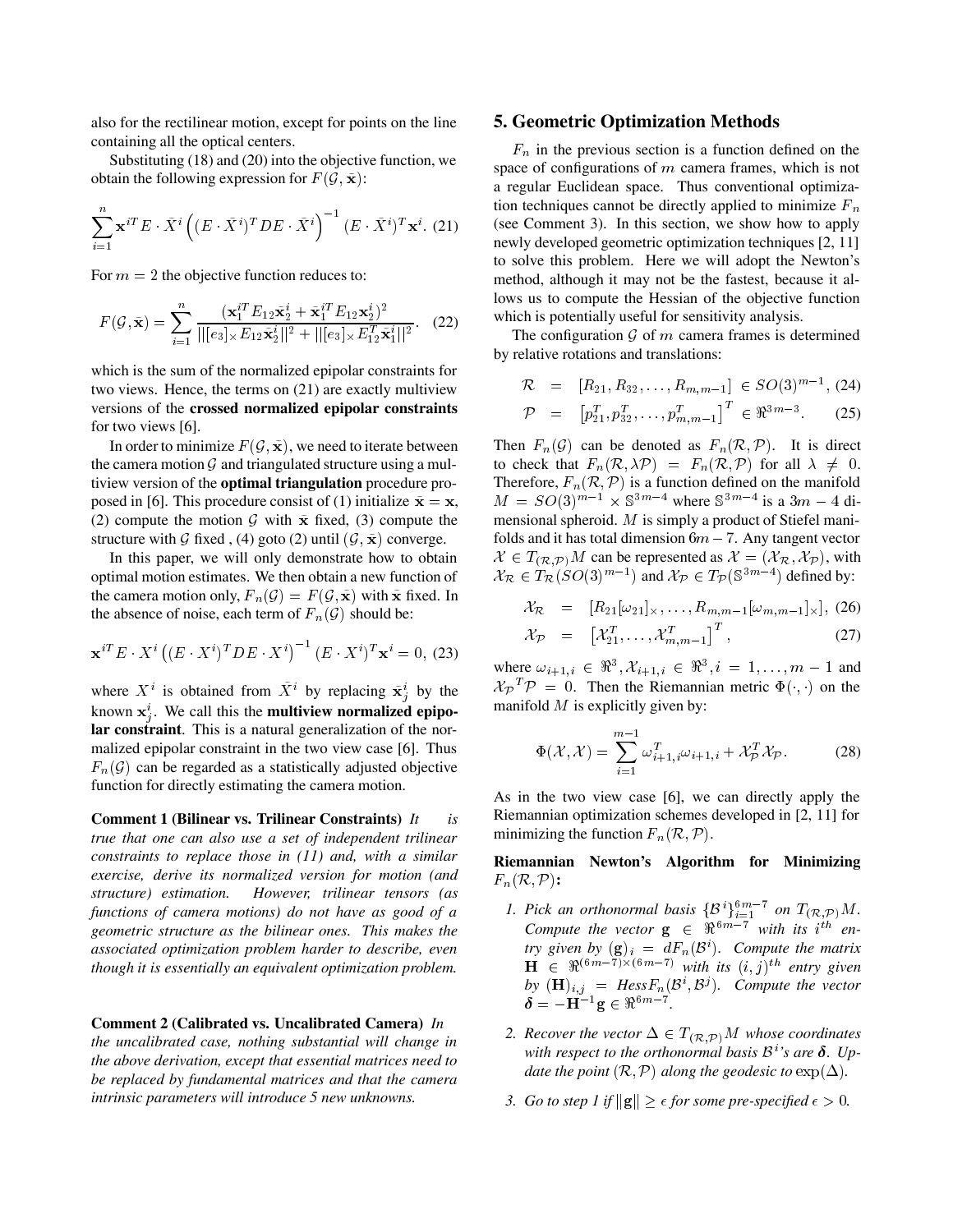In the above algorithm, we still need to know: how to pick an orthonormal basis on  $TM$ , how to compute geodesics on M and how to compute the gradient and Hessian of  $F_n$ .

Using the Gram-Schmidt process, we can find vectors  $V_P^1, \ldots, V_P^{3m-4} \in \Re^{3m-3}$  such that, together with  $P$ , they form an orthonormal basis of  $\mathbb{R}^{3m-3}$ . Let  $e_1, e_2, e_3 \in \mathbb{R}^3$ be the standard orthonormal basis of  $\mathbb{R}^3$ . Then a natural orthonormal basis  $\{\mathcal{B}^i\}_{i=1}^{6m-7}$  on  $T_{(\mathcal{R},\mathcal{P})}M$  is given by:

$$
\mathcal{B}^{3i-3+j} = ([0, \ldots, 0, R_{i+1,i}[e_j]_x, 0, \ldots, 0], \mathbf{0})
$$
 (29)

for  $1 \le i \le m-1, 1 \le j \le 3$  and

$$
\mathcal{B}^{3m-3+i} = (0, V_{\mathcal{P}}^i), \quad \text{for } 1 \le i \le 3m-4. \tag{30}
$$

Given a vector  $\mathcal{X} = (\mathcal{X}_{\mathcal{R}}, \mathcal{X}_{\mathcal{P}}) \in T_{(\mathcal{R}, \mathcal{P})}M$  with  $\mathcal{X}_{\mathcal{R}}$ and  $\mathcal{X}_{\mathcal{P}}$  given by (26) and (27) respectively, the geodesic  $(\mathcal{R}(t), \mathcal{P}(t)) = \exp(\mathcal{X}t), t \in \Re$  is given by:

$$
\mathcal{R}(t) = (R_{21}e^{t[\omega_{21}]_{\times}}, \ldots, R_{m,m-1}e^{t[\omega_{m,m-1}]_{\times}}),
$$
 (31)

$$
\mathcal{P}(t) = \mathcal{P}\cos(||\mathcal{X}_{\mathcal{P}}||t) + \mathcal{X}_{\mathcal{P}}\sin(||\mathcal{X}_{\mathcal{P}}||t)/||\mathcal{X}_{\mathcal{P}}||. (32)
$$

The tangent of this geodesic at  $t = 0$  is exactly X.

With an orthonormal basis, the computation of gradient and Hessian can be reduced to the computation of directional derivatives along geodesics on  $M$ . Then we have:

$$
dF_n(\mathcal{X}) = \frac{dF_n(\mathcal{R}(t), \mathcal{P}(t))}{dt}\Big|_{t=0},\qquad(33)
$$

$$
\text{Hess} F_n(\mathcal{X}, \mathcal{X}) = \frac{d^2 F_n(\mathcal{R}(t), \mathcal{P}(t))}{dt^2}\Big|_{t=0}.
$$
 (34)

Polarizing Hess  $F_n(\mathcal{X}, \mathcal{X})$  we can obtain the expression of Hess  $F_n(\mathcal{X}, \mathcal{Y})$  for arbitrary  $\mathcal{X}, \mathcal{Y} \in T_{(\mathcal{R}, \mathcal{P})}M$ :

$$
\text{Hess} F_n(\mathcal{X}, \mathcal{Y}) = \frac{1}{4} \left( \text{Hess} F_n(\mathcal{X} + \mathcal{Y}, \mathcal{X} + \mathcal{Y}) - \right)
$$
  

$$
\text{Hess} F_n(\mathcal{X} - \mathcal{Y}, \mathcal{X} - \mathcal{Y}) \right). \quad (35)
$$

According to its definition, grad $F_n \in T_{(\mathcal{R}, \mathcal{P})} M$  is given by:

$$
dF_n(\mathcal{X}) = \Phi(\text{grad}F_n, \mathcal{X}), \quad \forall \mathcal{X} \in T_{(\mathcal{R}, \mathcal{P})}M, \qquad (36)
$$

which is equal to the 1-form  $dF_n$  with respect to an orthonormal frame. Therefore, at each point  $(R, P)$ , we pick the orthonormal basis  $\{\mathcal{B}^i\}_{i=1}^{6m-7}$  on  $T_{(\mathcal{R},\mathcal{P})}M$  as above and compute the first and second order derivatives of  $F_n$  with respect to the corresponding geodesics of the base vectors. The gradient and Hessian of  $F_n$  are then explicitly expressed by the vector  $g$  and the matrix  $H$  as described in the above algorithm. The updating vector  $\Delta$  computed in the algorithm is in fact intrinsically defined<sup>3</sup> and satisfies:

Hess  $F_n(\Delta, \mathcal{X}) = \Phi(-\text{grad} F_n, \mathcal{X}), \ \forall \mathcal{X} \in T_{(\mathcal{R}, \mathcal{P})} M$ . (37) com-

 $\mathbb{R}^3$  definition of the essential matrix  $E_{ik}$ , we have: Note that  $F_n$  has a very good structure – only matrix E depends on  $(R, P)$  and it consists of blocks of essential matrices  $E_{i,i+1}$  and  $E_{i,i+2}$ . The computation of the Hessian can then be reduced to computing derivatives of these matrices with respect to the chosen base vectors. From the

$$
E_{j,j+1} = R_{j+1,j}^T [p_{j+1,j}]_{\times},
$$
\n(38)

$$
E_{j,j+2} = E_{j,j+1} R_{j+2,j+1}^T + R_{j+1,j}^T E_{j+1,j+2}.
$$
 (39)

Hence the computation can be further reduced to derivatives of essential matrix  $E_{i,i+1}$  only. For  $\mathcal{X} \in T_{(\mathcal{R},\mathcal{P})}M$  of the form (26) and (27), by direct computation, we have:

$$
dE_{j,j+1}(\mathcal{X}) = [\omega_{j+1,j}^T] \times R_{j+1,j}^T [p_{j+1,j}] \times
$$
  
+  $R_{j+1,j}^T [\mathcal{X}_{j+1,j}] \times$ , (40)

Hess
$$
E_{j,j+1}(\mathcal{X}, \mathcal{X}) = [\omega_{j+1,j}]_{\times}^2 R_{j+1,j}^T [p_{j+1,j}]_{\times}
$$
  
+2 $[\omega_{j+1,j}]_{\times} T R_{j+1,j}^T [\mathcal{X}_{j+1,j}]_{\times}$  (41)  
- $\mathcal{X}_{j+1,j}^T \mathcal{X}_{j+1,j} R_{j+1,j}^T [p_{j+1,j}]_{\times}$ 

for  $j = 1, \ldots, m - 1$ . Note that these formulas are consistent with the corresponding ones in the two view case [6]. Thus we now have all the necessary ingredients for implementing the proposed optimization scheme.

#### **Comment 3 (Riemannian vs. Euclidean Newton)** *We*

*could have used the standard (Euclidean) Newton's algorithm, instead. However, since M is not Euclidean, at each iteration the new motion estimates are not necessarily in* #*. Therefore, it is necessary to project those estimates to* #*, which not only introduces additional computation but also deteriorates the convergence of the algorithm. In fact, convergence is only guaranteed for the exact Newton's algorithm.*

**Comment 4 (Newton vs. Levenberg-Marquardt)** *Since we have shown how to compute the gradient and the Hessian of*  $F_n$  *and the geodesics of*  $M$ *, the reader can use any (Riemannian) gradient or Hessian based optimization algorithm, for example Levenberg - Marquardt. In practice, since the computation of the Hessian is costly (95 of the computing time in our implementation of the Newton's algorithm), the reader is recommended to use either a gradient based method or to approximate the Hessian by some form of the gradient. Here, we computed the Hessian anyway since it approximates the covariance matrix of the estimates, which would be useful for future sensitivity analysis of motion estimation in the multiview case.*

# **6. Experiments on Real Images**

In this section we present two experiments. The first one considers an indoor sequence, with the camera undergoing rectilinear motion. The second one involves an outdoor scene with generic motion.

<sup>&</sup>lt;sup>3</sup>That is, the definition of  $\Delta$  is independent on the choice of the coordinate frame.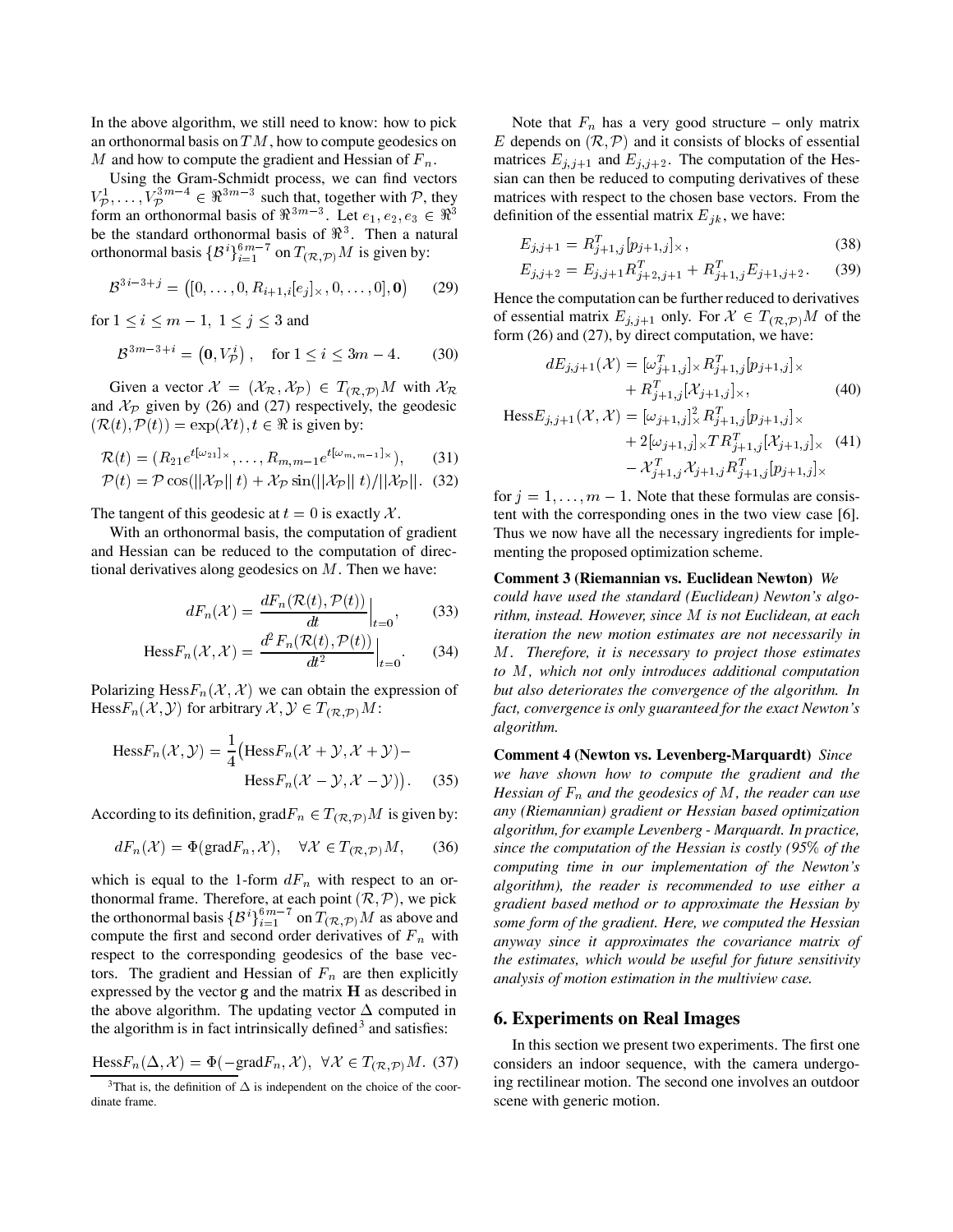In order to work with real images, we need to calibrate the camera, track a set of feature points and establish their correspondences across multiple frames. We calibrated the camera from a set of planar feature points using Zhang's technique [18]. For feature tracking and correspondence, we adapted the algorithm from [19].

The multiview algorithm is then initialized with estimates from the conventional eight-point linear algorithm for two views. Since the translation estimates of the linear algorithm are given up to scale only, for the multiview case an initialization of the relative scale between consecutive translations is required. This is done by triangulation since the directions of the translations are known. For example, the relative scale between  $p_{21}$  and  $p_{32}$  is  $\sin(\alpha)/\sin(\gamma)$  where  $\alpha$  is the angle between  $p_{31}$  and  $R_{21}p_{21}$  and  $\gamma$  is the angle between  $p_{23}$  and  $R_{13}p_{13}$ .

The estimated motion is then compared with the ground truth data. Error measure for translation is the angle between p and  $\tilde{p}$  in degrees where  $\tilde{p}$  is an estimate of the true p. Error measure for rotation is arccos  $\left(\frac{tr(R\overline{R}^T)-1}{2}\right)$  in degrees where  $R$  is an estimate of the true  $R$ .

Camera motions are specified by their translation and rotation axes. For example, between a pair of frames, the symbol  $XY$  means that the translation is along the  $X$ -axis and rotation is along the  $Y$ -axis.  $n$  of such symbols connected by hyphens specify a sequence of consecutive motions.

#### **6.1. Indoor Rectilinear Motion Sequence**

We use 4 images of an indoor scene, with the motion of the camera in a straight line (rectilinear motion) along the Zaxis (see Figure 3). The relative scales between consecutive translations are 2:1 and 1:2, respectively. Even though the motion is rectilinear, relative scales still can be initialized by triangulation, because image measurements are noisy.

Table 1 shows the error between the estimated motion and the actual motion of the camera. It can be observed that the algorithm is able to recover the correct motion and that rotation estimates tend to be more accurate than translation estimates. Table 2 shows the error of the relative scales between consecutive translations. We can see that the scale is estimated with an error below 7%. This shows that it is possible to use bilinear constraints only to estimate motion, even in the case of rectilinear motion.

**Comment 5 (Rectilinear Motion)** *The experiment reveals an interesting situation: When we formulate the recovery problem using the Lagrangian method, it is necessary and sufficient that the set of constraints on images be algebraically independent. The sufficiency is clearly violated when the motion becomes rectilinear. However, the geometric dependency guarantees that if the image measurements are very close to the true ones, one should be able obtain a close estimate of the true motion from epipolar constraints*

*only. Such an estimate can be interpreted as a "limit" of a sequence of estimates of generic configurations. Therefore,* in the presence of noise*, we do not really need trilinear constraints to estimate motion (including relative scales) correctly even in the rectilinear motion case. Nevertheless, we believe that more theoretical analysis is required to confirm this experimental results.*

### **6.2. Outdoor Generic Motion Sequence**

This sequence consists of 4 images of an outdoor environment, with the camera undergoing motion in the YY-YX-YY (rotation-translation) axes. The relative scale between all the translations is 1:1. The correspondences are shown in Figure 4. The results are shown in Tables 3 and 4.

We can see that the algorithm is able to recover the correct motion. However, the estimates are in general worse than those of the indoor experiment. This is not unexpected. First, the feature points from the indoor sequence are in general closer to the camera. Therefore, even a small amount of motion would cause a noticeable change in the position of the feature points. However, when the points are far away, even a large motion would not cause a significant change in the relative location of these points. Secondly, the conditions of an outdoor environment are more volatile. For example, the leaves on the trees as well as the grass on the lawn can shift positions (due to wind, shadows, etc) from image to image, independent of the camera motion.

# **7. Conclusions and Discussions**

In this paper, we contend by using (bilinear) epipolar constraint that multilinear constraints need to be properly normalized when used for motion (or structure) estimation. There are several consequences of such a normalization. First, the so obtained objective function is no longer linear hence it does not preserve the tensor structure of multilinear constraints. Second, such a normalization is a natural generalization of the well known normalized epipolar constraint between two images. Third, the normalization not only provides optimal motion (and structure) estimates but, more importantly, reveals certain non-trivial relationship between epipolar and trilinear constraints – as a necessary complement to the well known algebraic or geometric dependency. We now know that, in principle, normalized epipolar constraint alone suffices for estimating correct motion including the relative translation scale even in the rectilinear motion case. However, more extensive simulation, experiments and theoretical analysis are still needed to evaluate how practical the algorithm is when applied to degenerate cases, because it may be very sensitive to noise. In a practical implementation, the reader is also recommended to extend the idea of normalization in this paper to trilinear constraints or even to an uncalibrated camera.